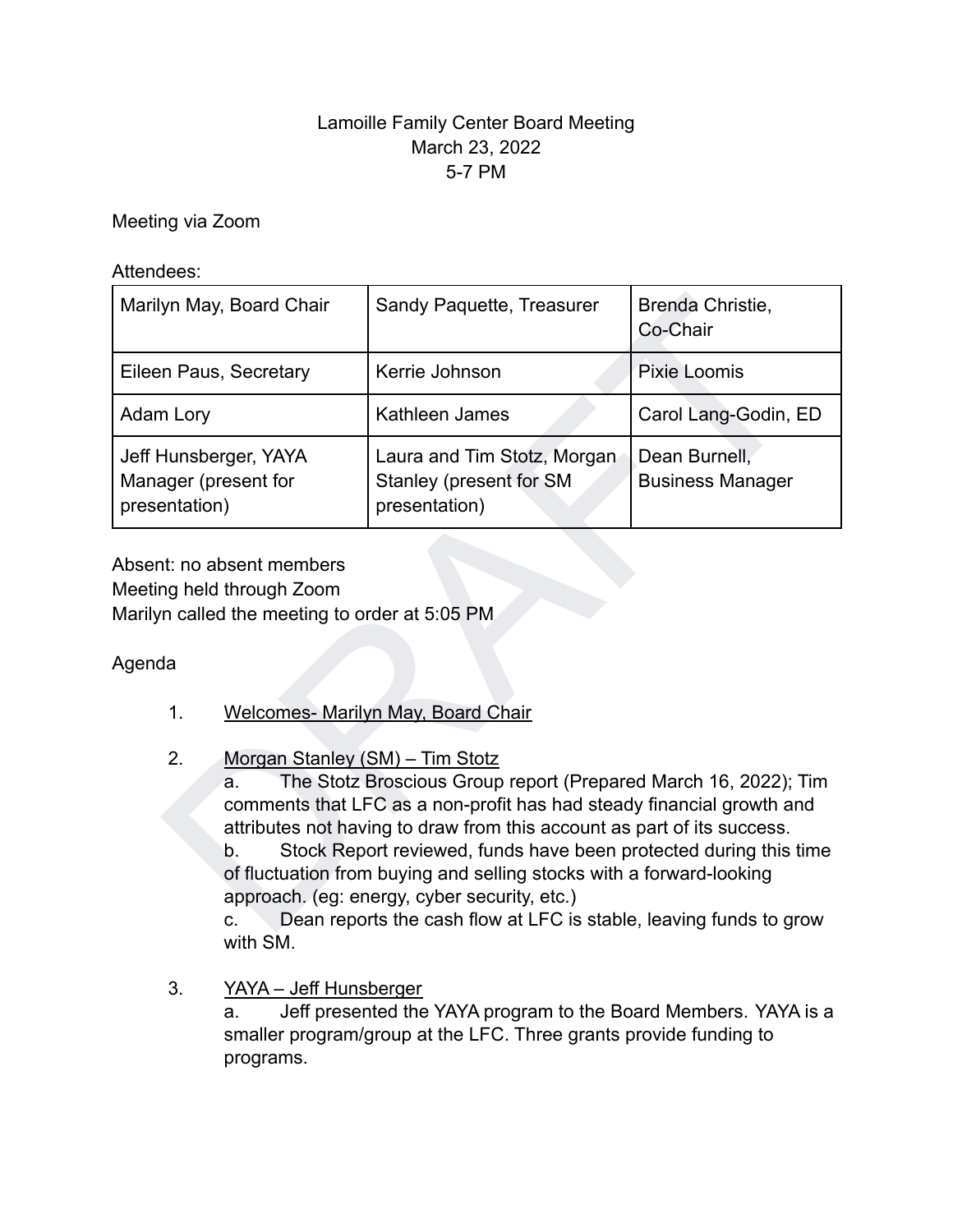1. Prevention & Stabilization Services for Youth & Familiar (PSSYF) 2019 – 2021 Data. Billing for services goes through Medicaid. Provides services working with DCF.

2. Reach up grant: pays for personnel in the YAYA program, but not completely.

3. **VCRHP:** basic center grant (<20,000/year) provides funding for shelter parents (\$50/night). The goal is reunification with parents. (Separate from the PSSYF grant/program.) Housing in private homes is for a maximum of 21 days. Host receives a daily stipend for room and board.

b. In response to a Board member question regarding liability insurance for transporting youth; the LFC has an insurance policy for liability. This is required by the grants.

c. Capstone in Lamoille County heads the housing organization and is increasing the number of housing case managers. This will augment the work of the YAYA caseworkers for homeless youth.

d. Shelter is only available for ages 12 to 18 years in private (following background check) homes. Over 18 years the homeless only have the Lamoille Community Shelter.

e. The LFC provides dedicated point people to provide services in accordance with the McKinney-Vento Education for Homeless Children and Youths Program.

f. The youth voice is included in the treatment plan of care and if the youth is under 18 years old, parent permission/consent is obtained.

g. The LFC YAYA program works with the Laraway School on a case-to-case basis.

h. Having a YAYA staff person placed directly in area high schools creates new referrals in supporting students.

private homes is for a maximum of 21 days. Host receives a daily<br>since homes is for a maximum of 21 days. Host receives a daily<br>b. In response to a Board member question regarding liability<br>insurance for transporting youth i. Wish list for YAYA program: Staff to provide Intensive Based Family Services through the LFC. This model offers intensive, home-based crisis intervention, and requires staffing for individual and family counseling, case management (12-18 months), and life-skills education for families. The program requires on staff a therapist and a case manager for every family that is served.

j. Parent Child Bill s.91 shared with Board Members for review. https://legislature.vermont.gov/Documents/2022/WorkGroups/Senate %20Health%20and%20Welfare/Bills/S.91/Drafts,%20Amendments,%20 and%20Legal%20Documents/S.91~Katie%20McLinn~As%20Recommen ded%20by%20the%20Senate%20Committee%20on%20Health%20and %20Welfare~2-4-2022.pdf

Senate Appropriations Amendment: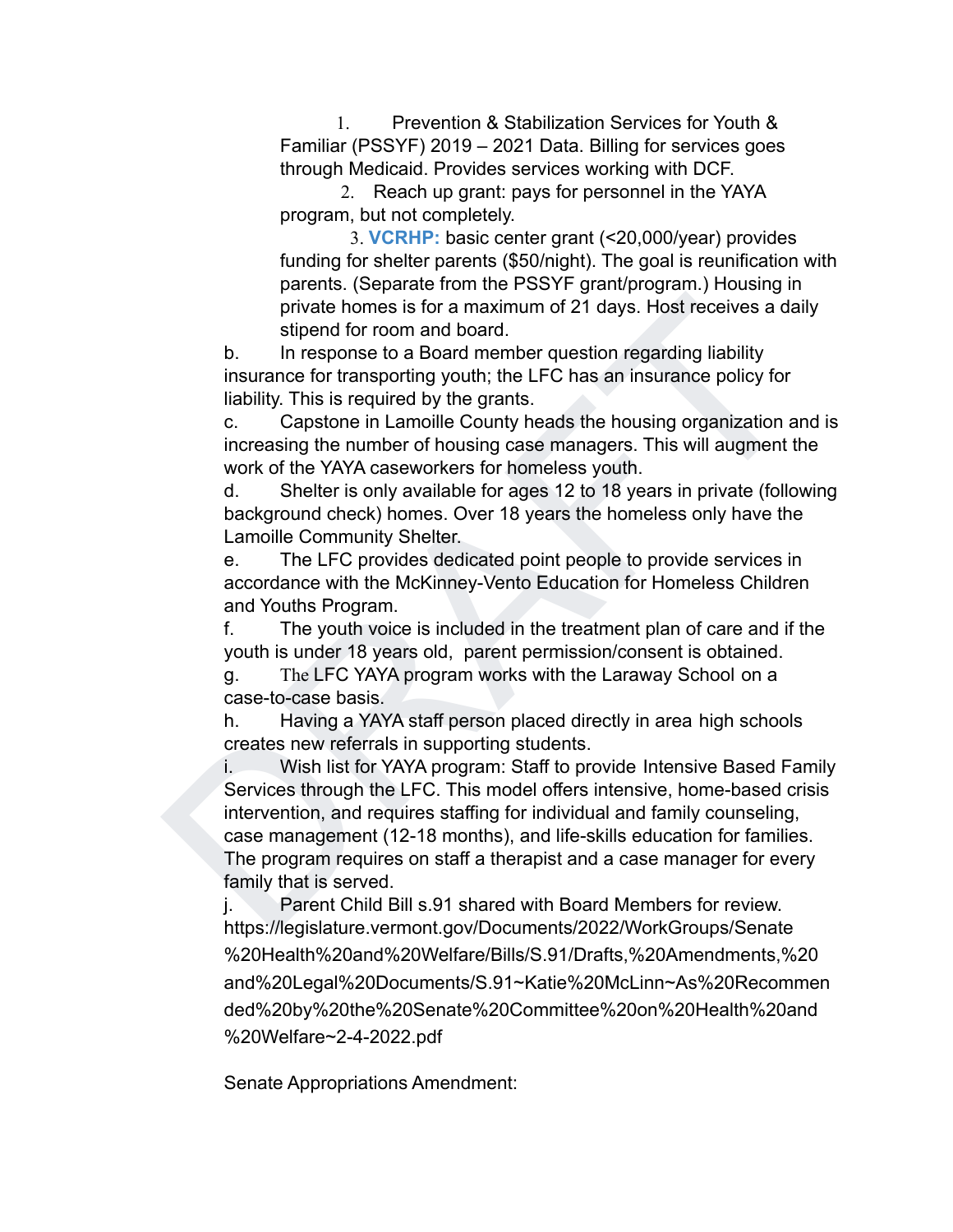https://legislature.vermont.gov/Documents/2022/Docs/CALENDAR/sc2 20316.pdf (pg1073)

# 4. Financials – Dean Burnell, Business Office

a. Review of 2023 budget in comparison to 2022 budget. The Integrated Grant has the potential for a larger grant amount in 2023. b. The CAP & Program Improvement Grant was a one-time grant,

COVID related. This funding may be available for 2023.

c. PIAG \$40,000 for 2022 will not continue to 2023. The VDH Prevention Coalition may have funding for prevention that may replace this amount.

d. An application for the VT Children's Trust \$10,000 has been submitted for 2023 funding.

e. In summary, there will be more information regarding grant funding in one month.

f. Expenses being budgeted for 10% increase in healthcare insurance, increase in cost of new IT support subcontracted, and expenses going down for program, occupancy, general and building and grounds expenses.

g. Review of health insurance and retirement funds. Pixie requests the Board review retirement benefit as it is currently provided and assess for improvement.

inc. This Language of the Board into a diagonal into a diagonal matric and the CAP & Program Improvement Grant was a one-tline grant,<br>C. D. Place CAP & Program Improvement Grant was a one-tline grant,<br>C. D. Place S40,000 f h. Kathleen shares with the Board having a financial educator work with staff to provide information regarding how to increase their contribution toward retirement. Dean states Laura Stotz is able to work with staff members to provide information regarding their personal optimal retirement contributions.

i. Sandy would like the Board to review the healthcare plan, assess the cost/needs for improving the health insurance plan. A survey could be given to the staff to understand their position with health insurance and retirement.

j. Mileage reimbursement based on Federal calculation and was recently increased in January 2022; employees have not inquired about more mileage since the increase in cost of gasoline.

5. Review of Meeting Minutes for February 23, 2022 LFC Board Meeting Pixie moved to accept minutes; Sandy seconded the motion. Board voted to accept the meeting minutes of February 23, 2022. Adam abstained secondary to absence at the last Board Meeting.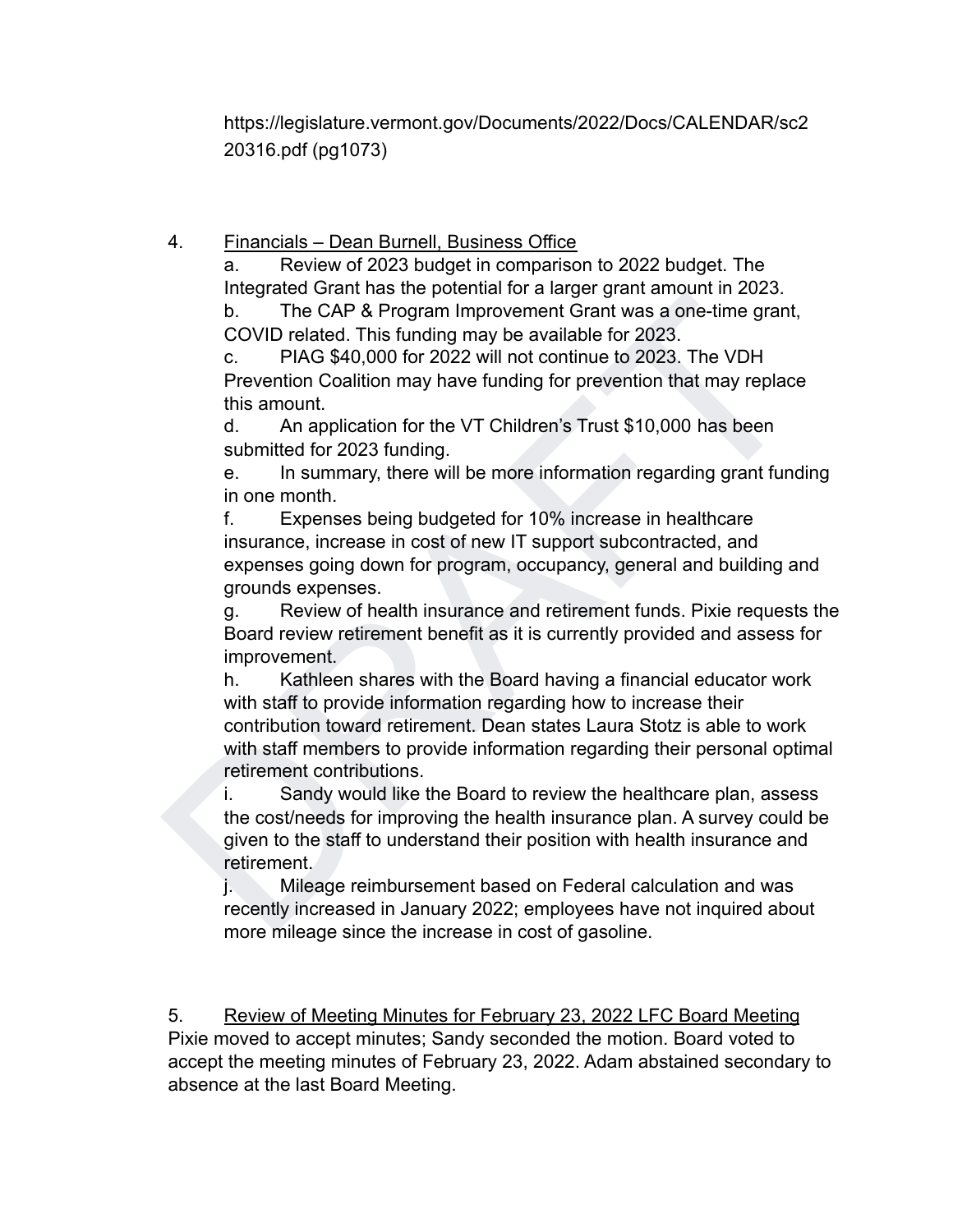#### 6. Questions and comments on reports

**Executive Director March 2022 Report** Topics:

> **Staffing** Parent Child Center Network (PCCN) Childcare Project Building Maintenance Projects/Property Programmatic Updates: Healthy Lamoille Valley (HLV) Youth & Young Adult Services (YAYA) Early Childhood Programs

Carol reminds Board Members that are invited to attend the staff meetings that take place twice a month.

#### **Child Care Center Project Update – Reeva Murphy**

Business Plan Center Name Proposed Project Timeline Projected costs and Sources (Financial Plan)

#### **Development Report – Julia Skonicki**

1. Annual Appeal and Report final mailing sent.

2. Kid to Camp Scholarship Program open to receive applications. There is \$30,000 available for this program.

Healthy Lamoille Valley (HLV)<br>
Youth & Young Adult Services (YAYA)<br>
Early Childhood Programs<br>
Carol reminds Board Members that are invited to attend the staff meetings that<br>
lace twice a month.<br>
Child Care Carter Project U 3. Application for a grant from a private donor that supports our unrestricted funding each year. The Leadership Team is setting priorities for the organization as part of the grant application. Our three highest priorities are:

a. Assessment: Community Assessment and Self-Assessment

- as an organization
- b. Staff Wellness and Professional Development
- c. Continued work on developing the Therapeutic Child
- Enrichment Center

4. The Story Stroll is closed until Memorial Day Weekend due to mud season.

#### 7. New Business

- a. Should next Board Meeting be in Person? The Board requests to continue meetings via Zoom considering new COVID variant.
- b. Board Retreat: Several Board members begin Strategic plan development and will meet with Carol to begin the process.
- c. Board Members: Reviewed new Board Member outreach to include parents and youth being supported/served by the LFC.